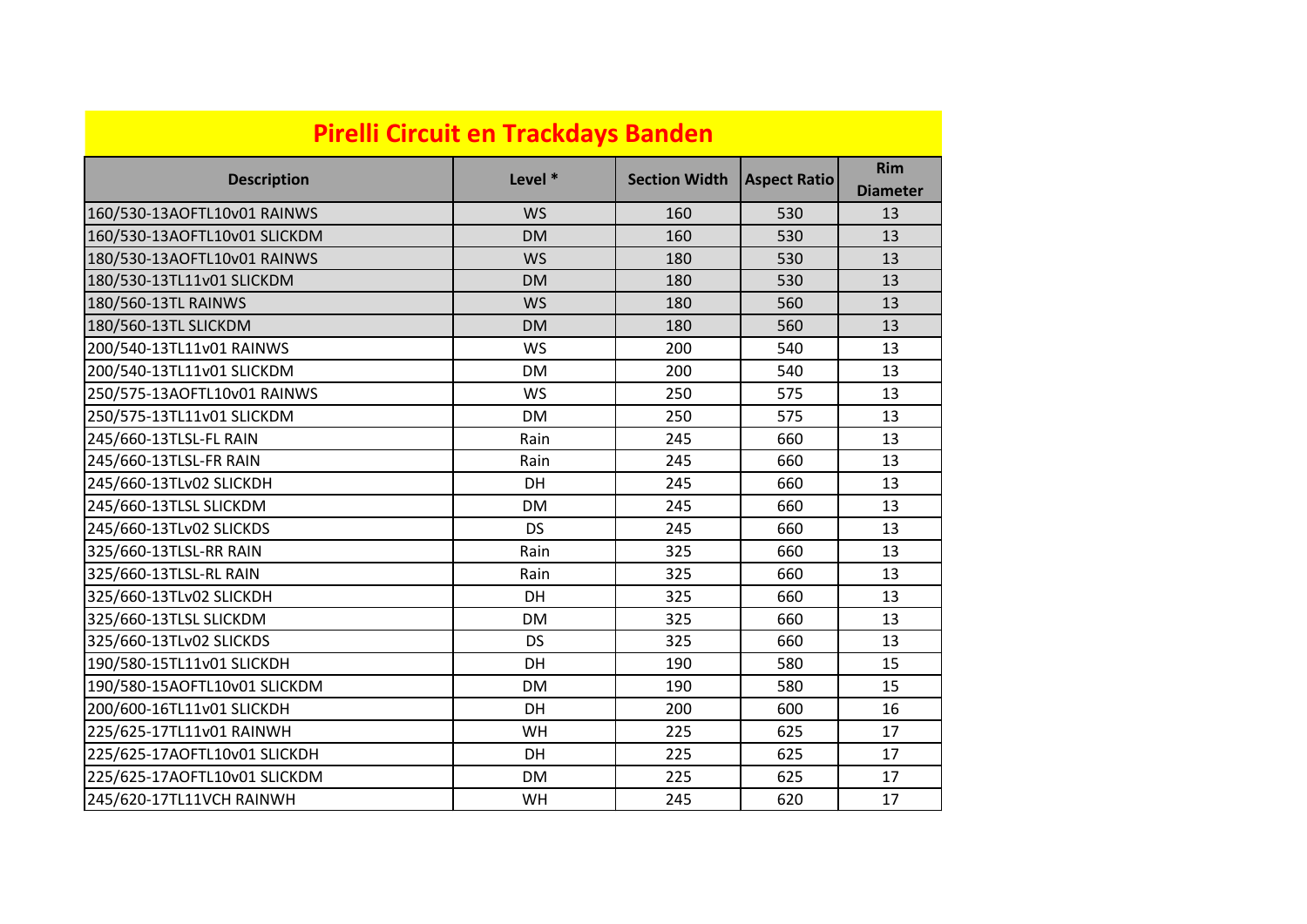| <b>Pirelli Circuit en Trackdays Banden</b> |            |                      |                     |                               |
|--------------------------------------------|------------|----------------------|---------------------|-------------------------------|
| <b>Description</b>                         | Level *    | <b>Section Width</b> | <b>Aspect Ratio</b> | <b>Rim</b><br><b>Diameter</b> |
| 245/620-17TLv01 RAINWS                     | <b>WS</b>  | 245                  | 620                 | 17                            |
| 245/620-17TL11VCH SLICKDH                  | DH         | 245                  | 620                 | 17                            |
| 245/620-17TLv02 SLICKDM                    | <b>DM</b>  | 245                  | 620                 | 17                            |
| 245/620-17TLv02 SLICKDS                    | <b>DS</b>  | 245                  | 620                 | 17                            |
| 235/625-18TL11v01 SLICKDH                  | DH         | 235                  | 625                 | 18                            |
| 235/645-18TL11v01 RAINWH                   | WH         | 235                  | 645                 | 18                            |
| 235/645-18TL11v01 SLICKDH                  | <b>DH</b>  | 235                  | 645                 | 18                            |
| 245/645-18AOFTL10v01 RAINWH                | WH         | 245                  | 645                 | 18                            |
| 245/645-18ENDURAOFTL10v01SLICKDHH          | <b>DHH</b> | 245                  | 645                 | 18                            |
| 245/645-18AOFTL10v01 SLICKDH               | DH         | 245                  | 645                 | 18                            |
| 245/645-18AOFTL10v01 SLICKDM               | DM         | 245                  | 645                 | 18                            |
| 245/645-18AOFTL10v01 SLICKDS               | <b>DS</b>  | 245                  | 645                 | 18                            |
| 265/645-18TL RAINWH                        | WH         | 265                  | 645                 | 18                            |
| 265/645-18TL11v01 RAINWS                   | <b>WS</b>  | 265                  | 645                 | 18                            |
| 265/645-18TL11v01 SLICKDH                  | DH         | 265                  | 645                 | 18                            |
| 265/645-18TL12v01 SLICKDM                  | <b>DM</b>  | 265                  | 645                 | 18                            |
| 265/645-18TLv02 SLICKDS                    | <b>DS</b>  | 265                  | 645                 | 18                            |
| 275/645-18TL11VCH RAINWH                   | WH         | 275                  | 645                 | 18                            |
| 275/645-18TL11VCH SLICKDH                  | DH         | 275                  | 645                 | 18                            |
| 285/645-18TL RAINWH                        | WH         | 285                  | 645                 | 18                            |
| 285/645-18TL11v01 RAINWS                   | <b>WS</b>  | 285                  | 645                 | 18                            |
| 285/645-18TL11VCH SLICKDH                  | <b>DH</b>  | 285                  | 645                 | 18                            |
| 285/645-18TL11v02 SLICKDM                  | <b>DM</b>  | 285                  | 645                 | 18                            |
| 285/645-18TL11v01 SLICKDS                  | <b>DS</b>  | 285                  | 645                 | 18                            |
| 295/680-18TL11v01 RAINWH                   | WH         | 295                  | 680                 | 18                            |
| 295/680-18TL11v01 SLICKDH                  | DH         | 295                  | 680                 | 18                            |
| 305/645-18TL RAINWH                        | WH         | 305                  | 645                 | 18                            |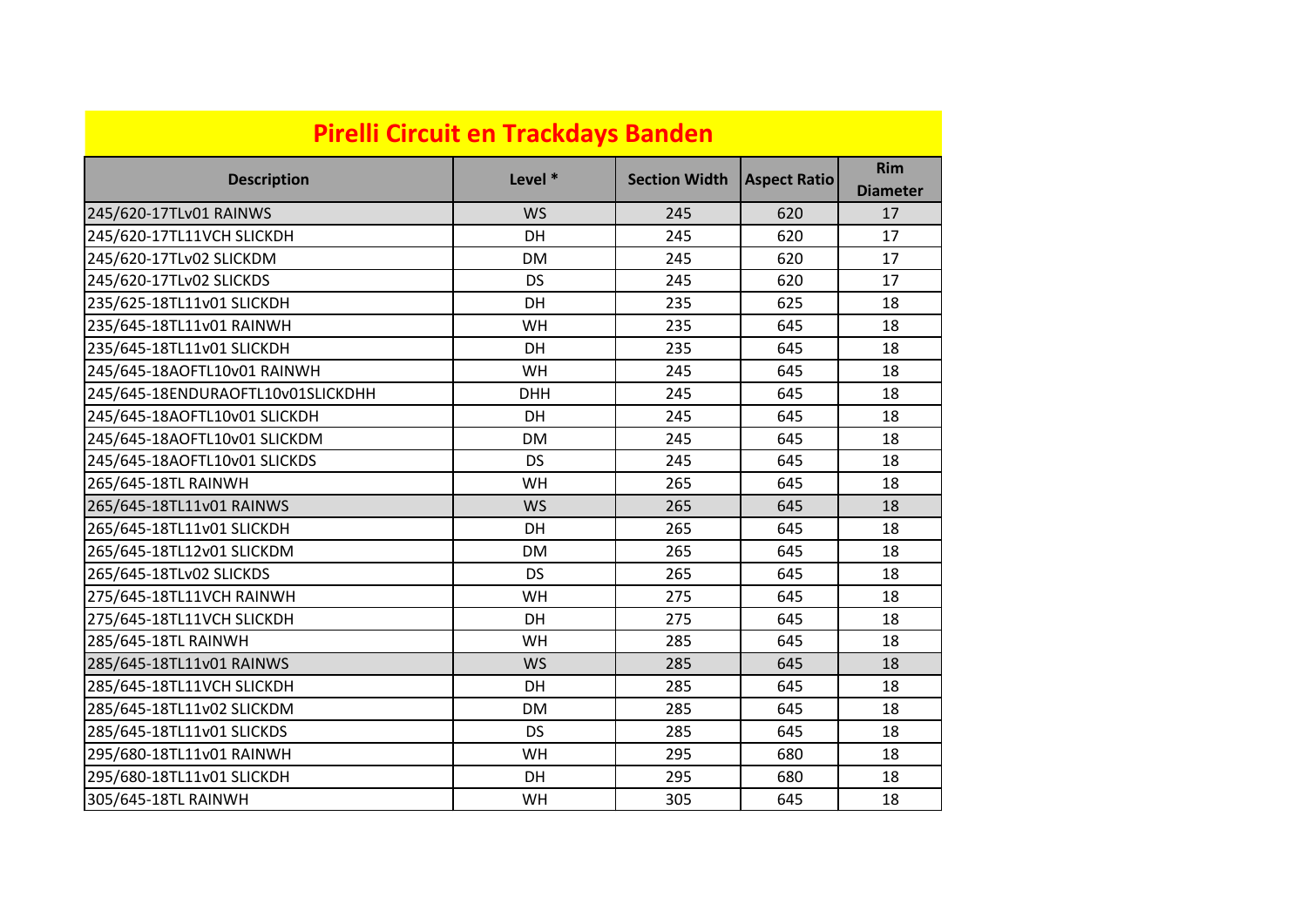| <b>Pirelli Circuit en Trackdays Banden</b> |           |                      |                     |                               |
|--------------------------------------------|-----------|----------------------|---------------------|-------------------------------|
| <b>Description</b>                         | Level *   | <b>Section Width</b> | <b>Aspect Ratio</b> | <b>Rim</b><br><b>Diameter</b> |
| 305/645-18AOFTL10v01 RAINWS                | <b>WS</b> | 305                  | 645                 | 18                            |
| 305/645-18TL11VCH SLICKDH                  | DH        | 305                  | 645                 | 18                            |
| 305/645-18TL11v01 SLICKDM                  | <b>DM</b> | 305                  | 645                 | 18                            |
| 305/645-18TL11v01 SLICKDS                  | <b>DS</b> | 305                  | 645                 | 18                            |
| 305/660-18AOFTL10v01 RAINWH                | WH        | 305                  | 660                 | 18                            |
| 305/660-18TL11VCH SLICKDH                  | DH        | 305                  | 660                 | 18                            |
| 305/660-18TL11v01 SLICKDM                  | <b>DM</b> | 305                  | 660                 | 18                            |
| 315/675-18TL11VCH RAINWH                   | WH        | 315                  | 675                 | 18                            |
| 315/675-18TL11VCH SLICKDH                  | DH        | 315                  | 675                 | 18                            |
| 315/680-18TL11VCH RAINWH                   | WH        | 315                  | 680                 | 18                            |
| 315/680-18TLvr A SLICKDH                   | DH        | 315                  | 680                 | 18                            |
| 315/680-18TLv01 RAINWS                     | <b>WS</b> | 315                  | 680                 | 18                            |
| 315/680-18TL11VCH SLICKDH                  | DH        | 315                  | 680                 | 18                            |
| 315/680-18TLv02 SLICKDM                    | <b>DM</b> | 315                  | 680                 | 18                            |
| 315/680-18TLv02 SLICKDS                    | <b>DS</b> | 315                  | 680                 | 18                            |
| 305/680-18AOFTL10v01 RAINWH                | WH        | 305                  | 680                 | 18                            |
| 305/680-18TL11VCH SLICKDH                  | DH        | 305                  | 680                 | 18                            |
| 305/680-18TL11v01 SLICKDM                  | <b>DM</b> | 305                  | 680                 | 18                            |
| 325/650-18TL RAINWH                        | WH        | 325                  | 650                 | 18                            |
| 325/650-18TL11VCH SLICKDH                  | DH        | 325                  | 650                 | 18                            |
| 325/650-18TL11v01 SLICKDM                  | DM        | 325                  | 650                 | 18                            |
| 325/660-18TL12v01 RAINWH                   | WH        | 325                  | 660                 | 18                            |
| 325/660-18TL12VLN RAINWS                   | <b>WS</b> | 325                  | 660                 | 18                            |
| 325/660-18TLvr A SLICKDH                   | DH        | 325                  | 660                 | 18                            |
| 325/660-18TL12v01 SLICKDH                  | DH        | 325                  | 660                 | 18                            |
| 325/660-18TLv02 SLICKDM                    | <b>DM</b> | 325                  | 660                 | 18                            |
| 325/660-18TLv02 SLICKDS                    | <b>DS</b> | 325                  | 660                 | 18                            |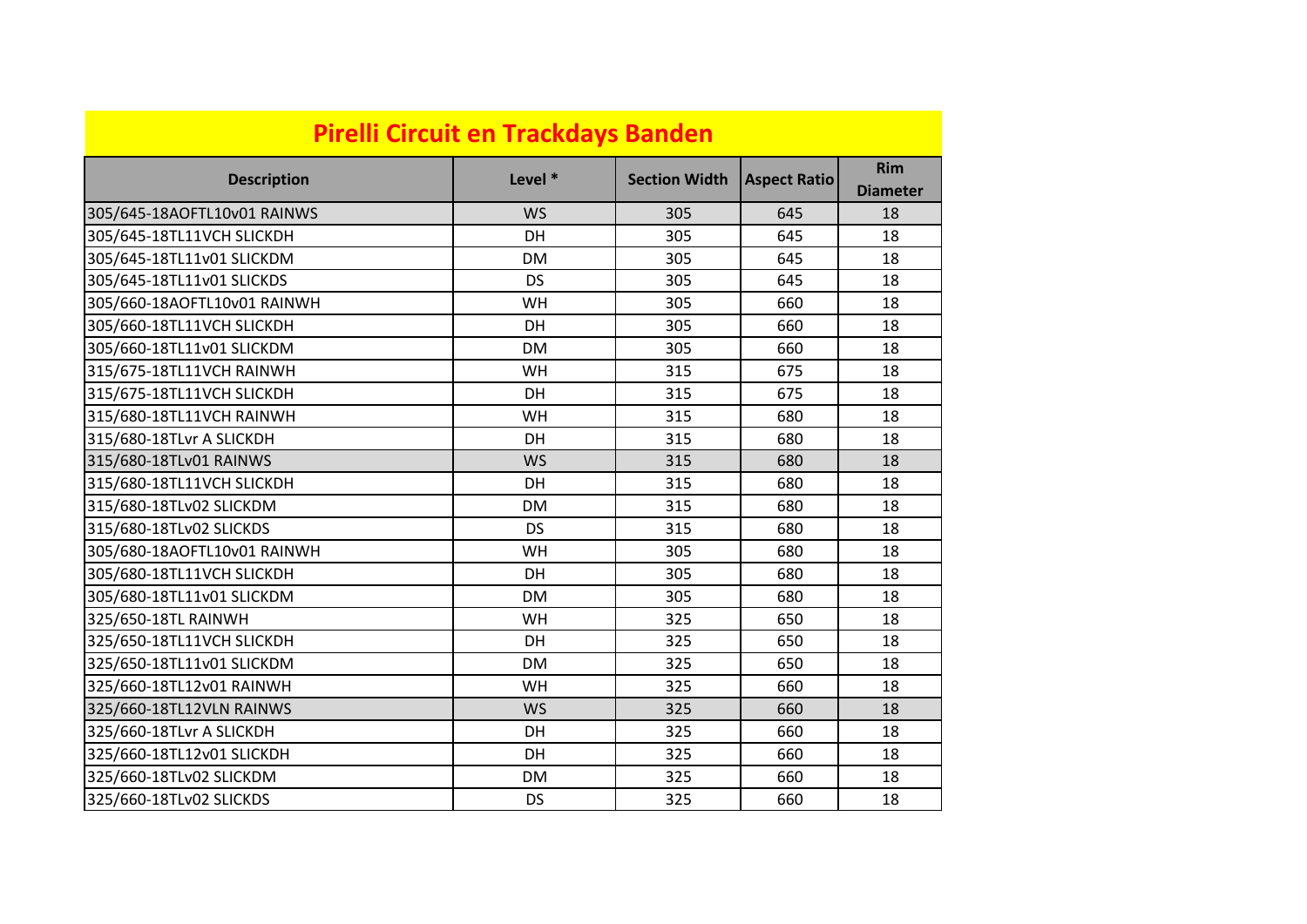| <b>Pirelli Circuit en Trackdays Banden</b> |                 |                      |                     |                               |
|--------------------------------------------|-----------------|----------------------|---------------------|-------------------------------|
| <b>Description</b>                         | Level *         | <b>Section Width</b> | <b>Aspect Ratio</b> | <b>Rim</b><br><b>Diameter</b> |
| 325/705-18TL RAINWH                        | <b>WH</b>       | 325                  | 705                 | 18                            |
| 325/705-18TL11v01 RAINWS                   | <b>WS</b>       | 325                  | 705                 | 18                            |
| 325/705-18TL10VCH SLICKDH                  | <b>DH</b>       | 325                  | 705                 | 18                            |
| 325/705-18TL11v01 SLICKDM                  | <b>DM</b>       | 325                  | 705                 | 18                            |
| 325/705-18TL11v01 SLICKDS                  | <b>DS</b>       | 325                  | 705                 | 18                            |
| 325/705-18TLvr A SLICKDH                   | DH              | 325                  | 705                 | 18                            |
| 325/705-19TL SLICKDH                       | DH              | 325                  | 705                 | 19                            |
| 325/705-19TL12v01 RAINWH                   | WH              | 325                  | 705                 | 19                            |
| 325/705-19TLvr A SLICKDH                   | <b>DH</b>       | 325                  | 705                 | 19                            |
| 325/705-19TL12V01 RAINWH                   | <b>WH</b>       | 325                  | 705                 | 19                            |
| 255/650-19FCHALTL11v01 RAINWH              | WH              | 255                  | 650                 | 19                            |
| 255/650-19TLv02 SLICKDH                    | <b>DH</b>       | 255                  | 650                 | 19                            |
| 305/690-19FCHALTL11v01 RAINWH              | WH              | 305                  | 690                 | 19                            |
| 305/690-19FCHALTL11v01 SLICKDH             | <b>DH</b>       | 305                  | 690                 | 19                            |
| 295/680-19TL11v01 RAINWH                   | WH              | 295                  | 680                 | 19                            |
| 295/680-19TL11VCH SLICKDH                  | <b>DH</b>       | 295                  | 680                 | 19                            |
| 235/645-19TL11v01 RAINWH                   | WH              | 235                  | 645                 | 19                            |
| 235/645-19TL11VCH SLICKDH                  | <b>DH</b>       | 235                  | 645                 | 19                            |
| P Zero Trofeo $R =$ Street Legal           |                 |                      |                     |                               |
| 205/45ZR17XLTL (88Y) TROFEO                | P Zero Trofeo   | 205                  | 45                  | 17                            |
| 225/40ZR18XLTL (92Y) TROFEO Phase out      | P Zero Trofeo   | 225                  | 40                  | 18                            |
| 235/40ZR18XLTL (95Y)Race TROFEO            | P Zero Trofeo R | 235                  | 40                  | 18                            |
| 245/40ZR18XLTL (97Y)Race TROFEO            | P Zero Trofeo R | 245                  | 40                  | 18                            |
| 265/40ZR18XLTL (101Y)Race TROFEO           | P Zero Trofeo R | 265                  | 40                  | 18                            |
| 265/35ZR18TL (93Y) TROFEO                  | P Zero Trofeo   | 265                  | 35                  | 18                            |
| 295/30ZR18XLTL (98Y)Race TROFEO            | P Zero Trofeo R | 295                  | 30                  | 18                            |
| 225/35ZR19XLTL (88Y) TROFEO Phase out      | P Zero Trofeo   | 225                  | 35                  | 19                            |